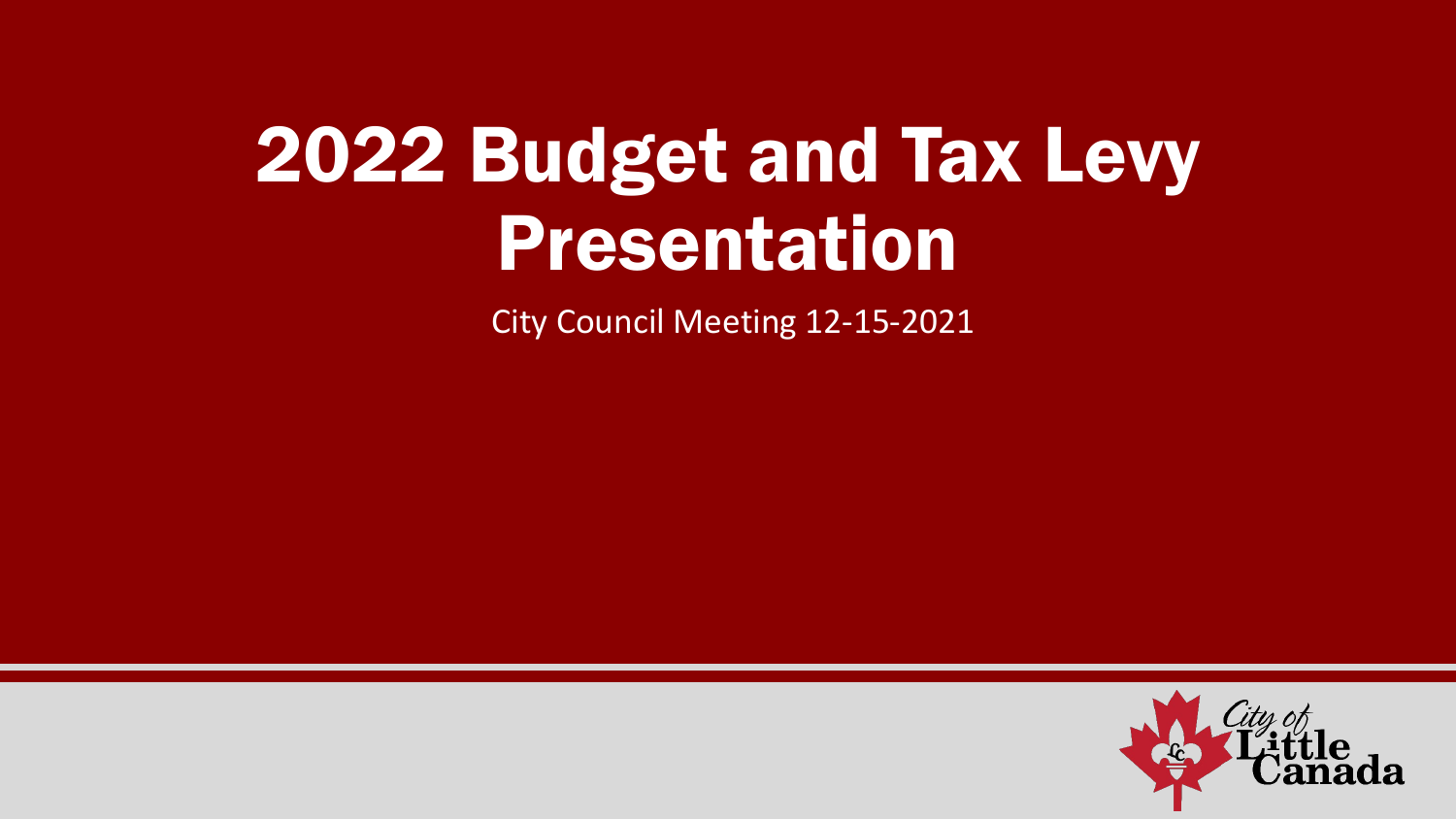# Actions Tonight

- 1. Conduct public hearing is to present proposed budget to public
	- Purpose is not to address market values (This is determined by County during the spring). County Assessor 651-266-2131
- 2. Receive public comment
- 3. Approve the 2021 Tax Levy, Collectible in 2022
- 4. Approve the 2022 Budget
- 5. Approve the 2022 Salary Wage Schedule

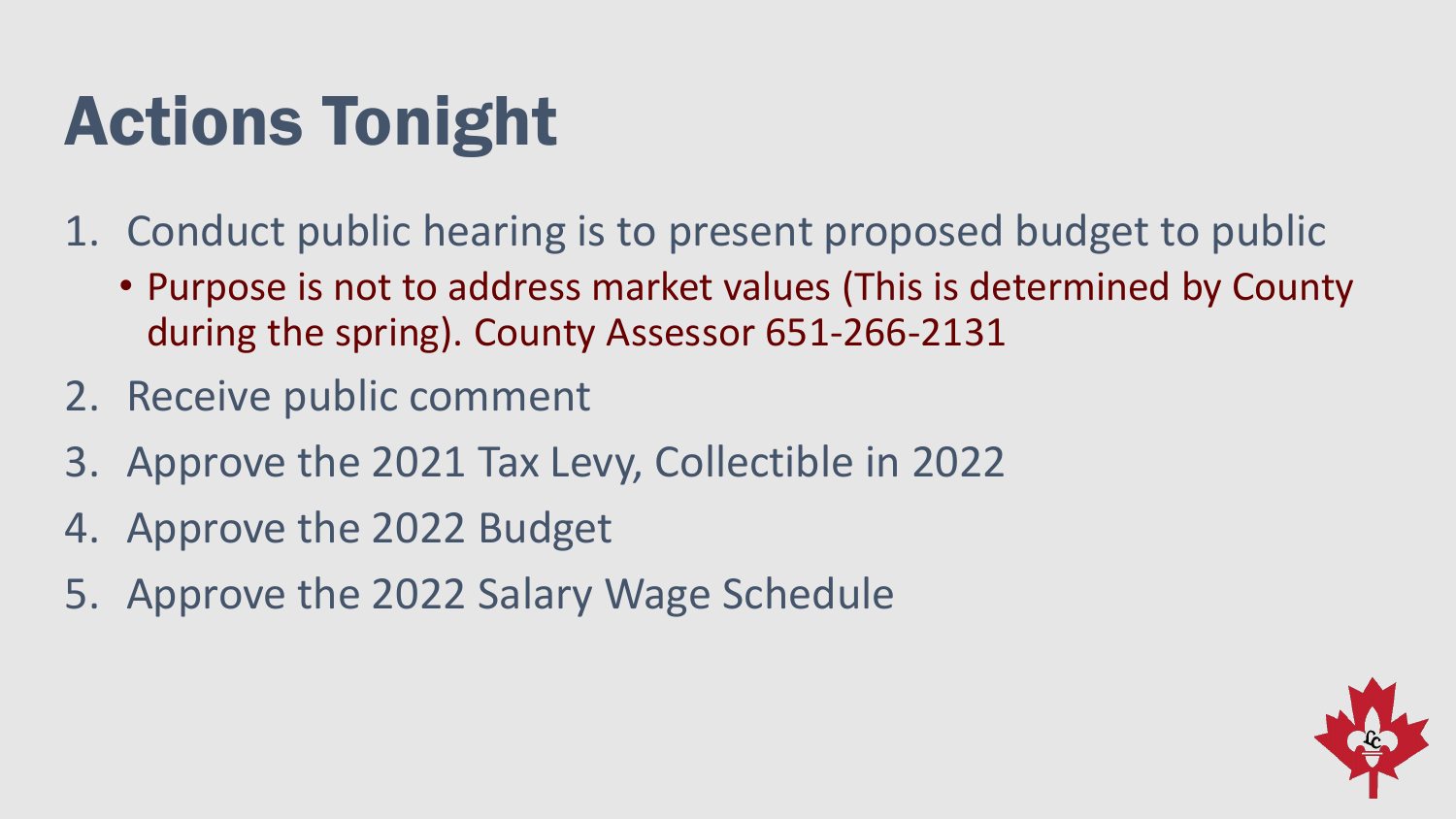### Annual Budget Process

January

• New Fiscal Year

#### October-December

- Council Workshop on CIP
- Adoption of CIP
- Preliminary Tax Statements Mailed

September

• Preliminary Levy Adoption

• Budget Hearing and Adoption of Budget/Levy

#### April-May

- City Council Workshop on Budget & Levy Goals
- Staff submits Capital Improvement Plan Requests

#### June-August

- Prepare Preliminary Budget & Levy
- Receive Preliminary Values from County
- City Council Workshop on Budget & Levy

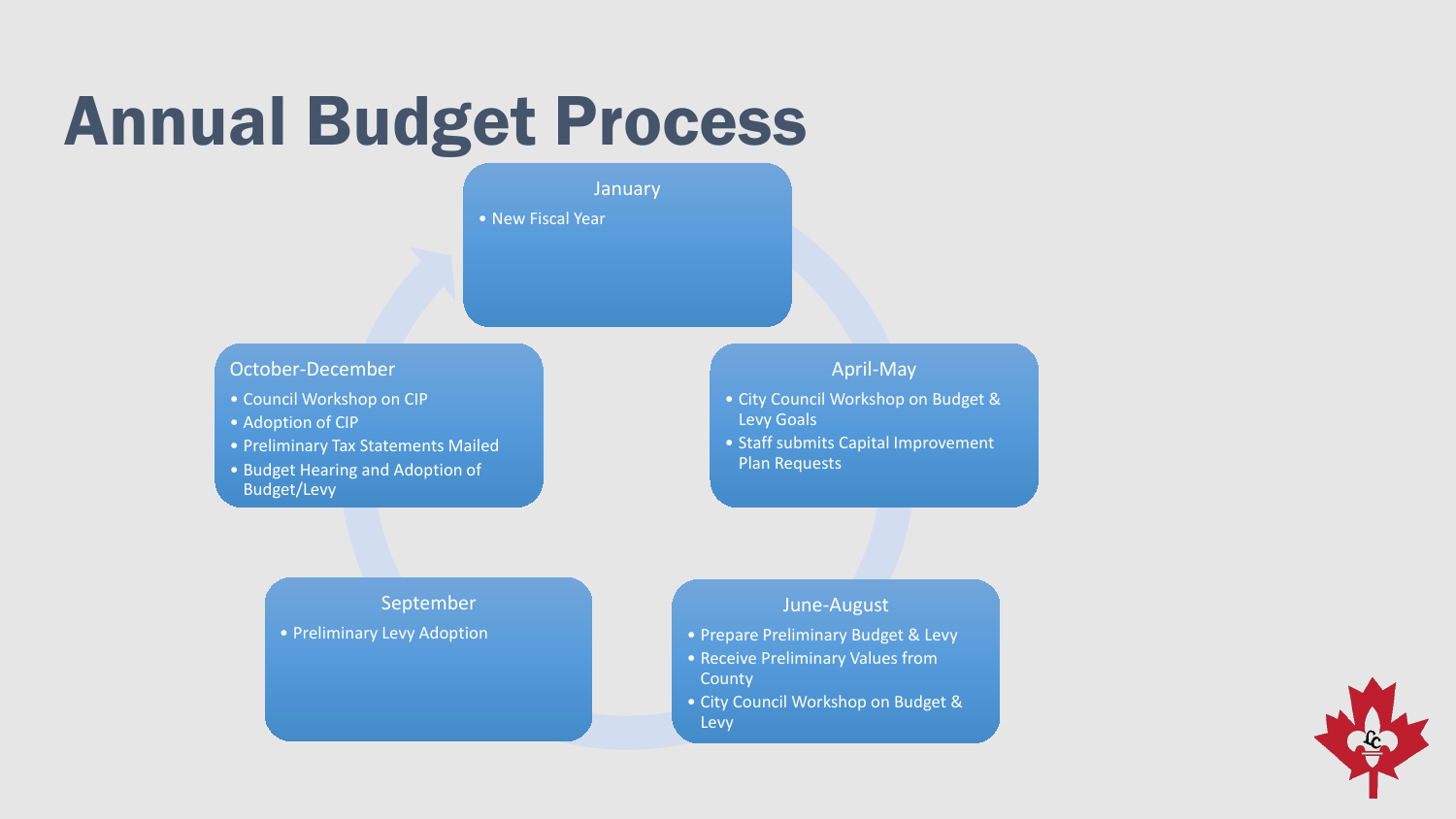## Budget Outcomes

- Balanced Budget
- Continue to maintain quality City services & programs
- Continue to implement objectives of the Strategic Plan
- Increase wages of seasonal staff by \$2.00 per hour
- Add .30 FTE's (Accountant and Recreation Coordinator)
- Additional 3 months for Code Enforcement/Rental Housing Coordinator position

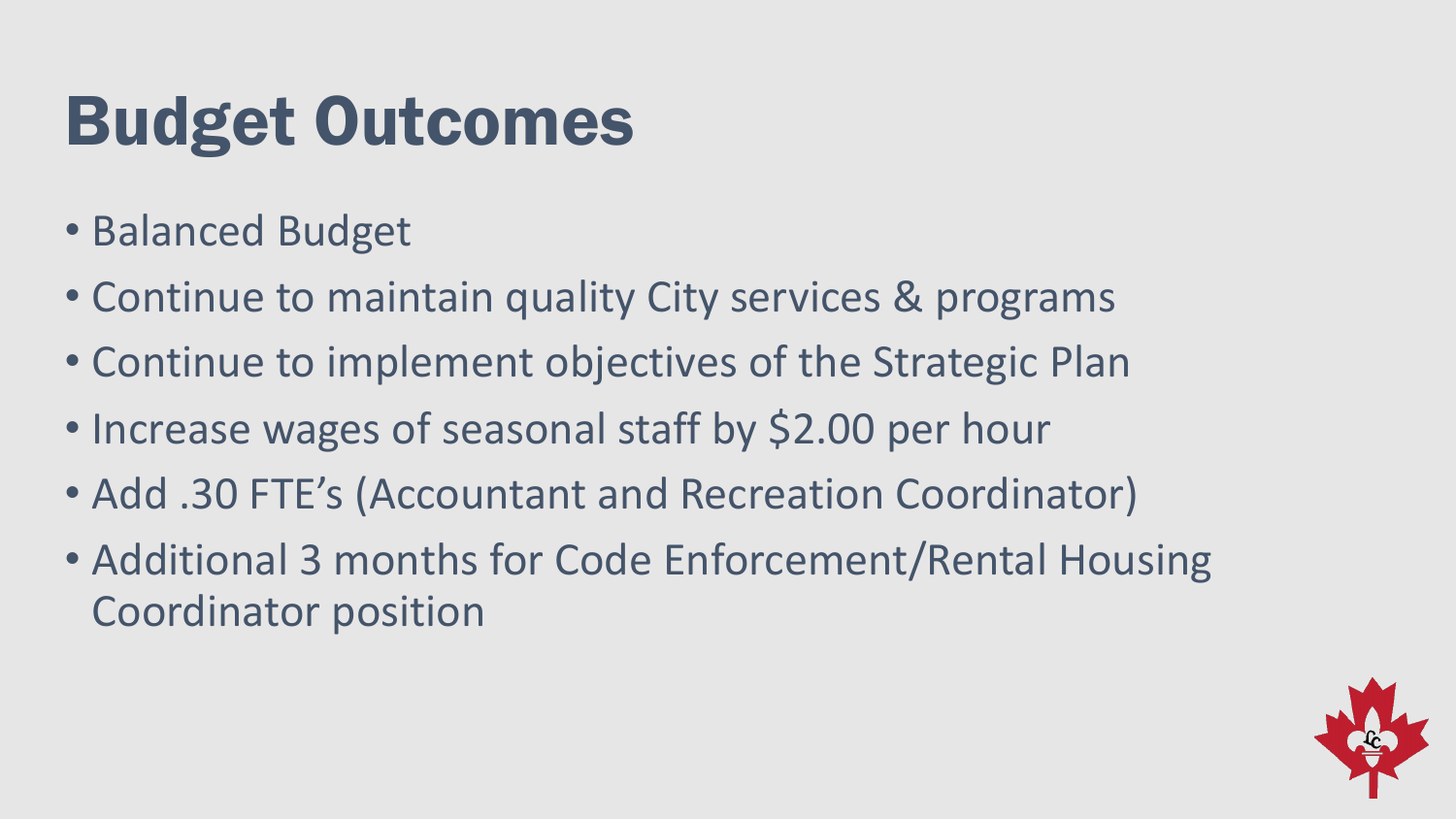#### Budget Outcomes (Capital Budgets \$4.2M)

- 1<sup>st</sup> year payment for Fire Aerial Ladder Truck
- 2022 Street Improvements (Yorkton Ridge, Woodlyn Ave, Maple Lane, Ryan Drive)
- Rondeau Park Improvements with ARPA Funds
- Facility Assessment Improvements
- Park Improvements
- No Debt Levy

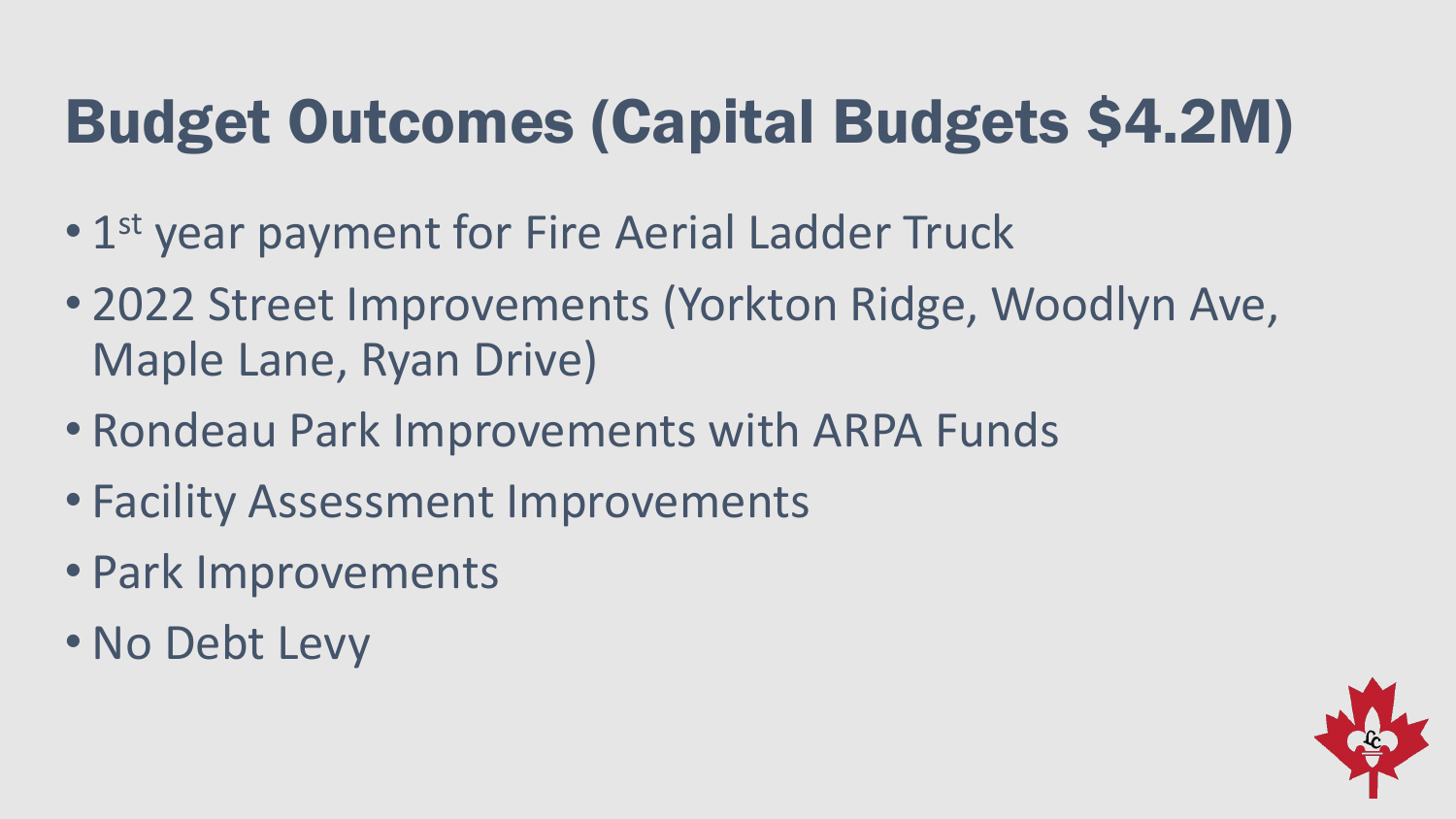## Strategic Plan in 2022 Budget

Enhancing and Empowering the Community

Criteria to get youth involved

Possible translation of newsletter into another language

#### Creating Operational Efficiency

Increase Accountant hours from 26 to 32 hours Increase hours for Recreation Coordinator position from 34 to 40 hours Restructuring and reallocation of hours in Streets, Parks, Water, and Sewer Department Finish Classification and Compensation Study and begin implementation of study results

Maximizing our Assets to Catalyze Development

• Implement economic development TIF District for Spruce & Owasso

Mandating Action and Accountability

• Update strategic plan in 1<sup>st</sup> Quarter 2022

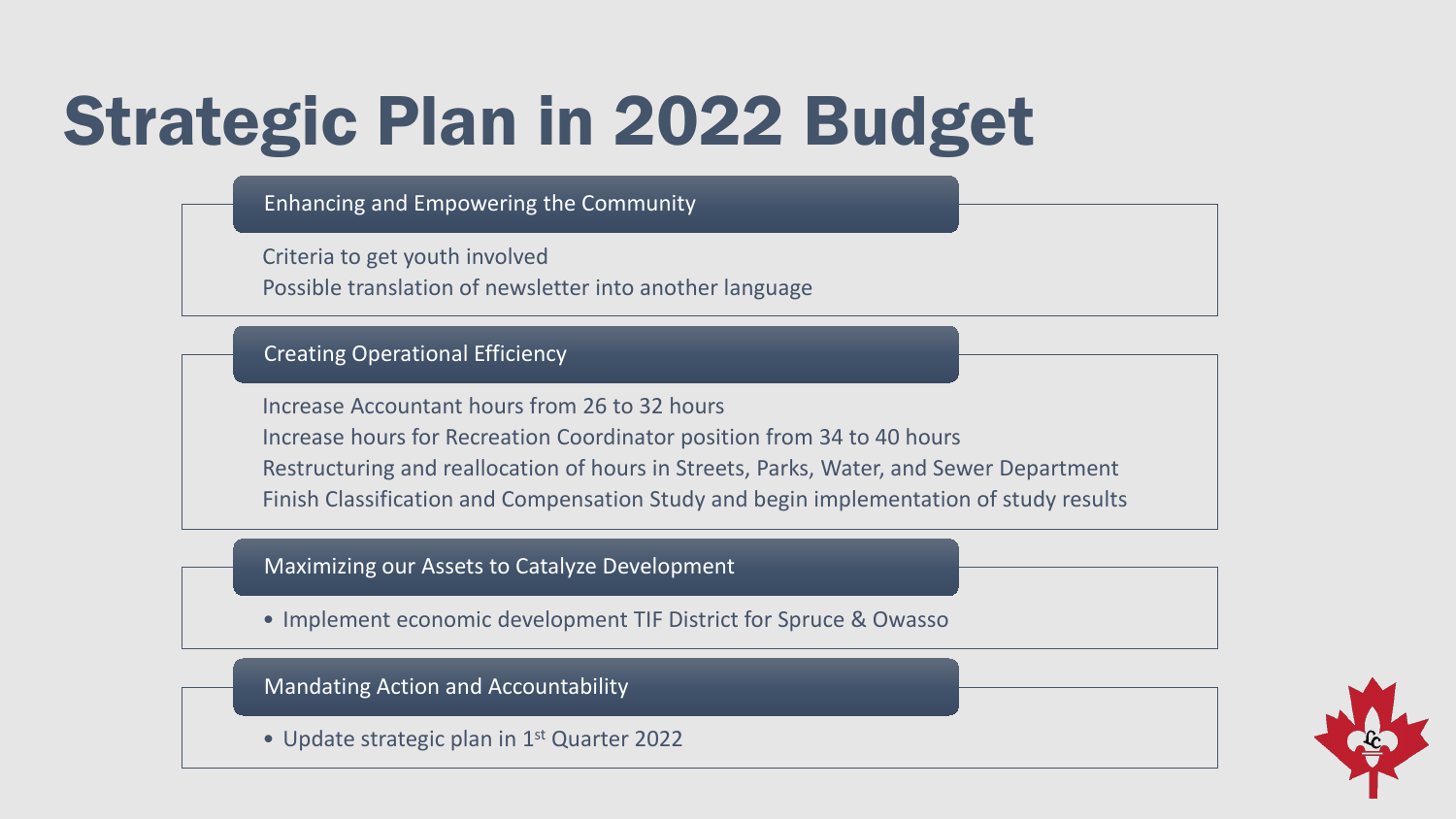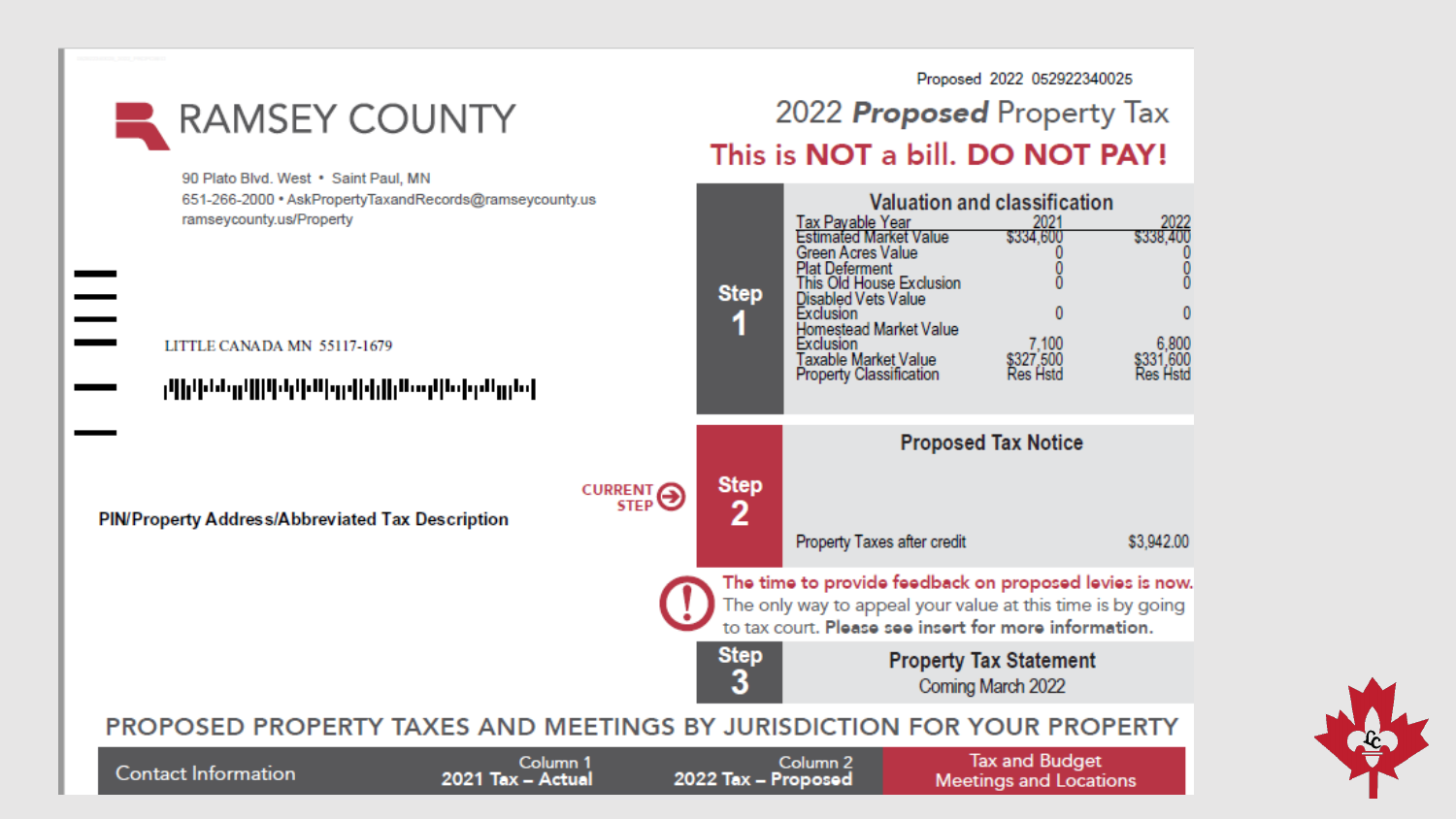### How Property Tax Dollars are Distributed



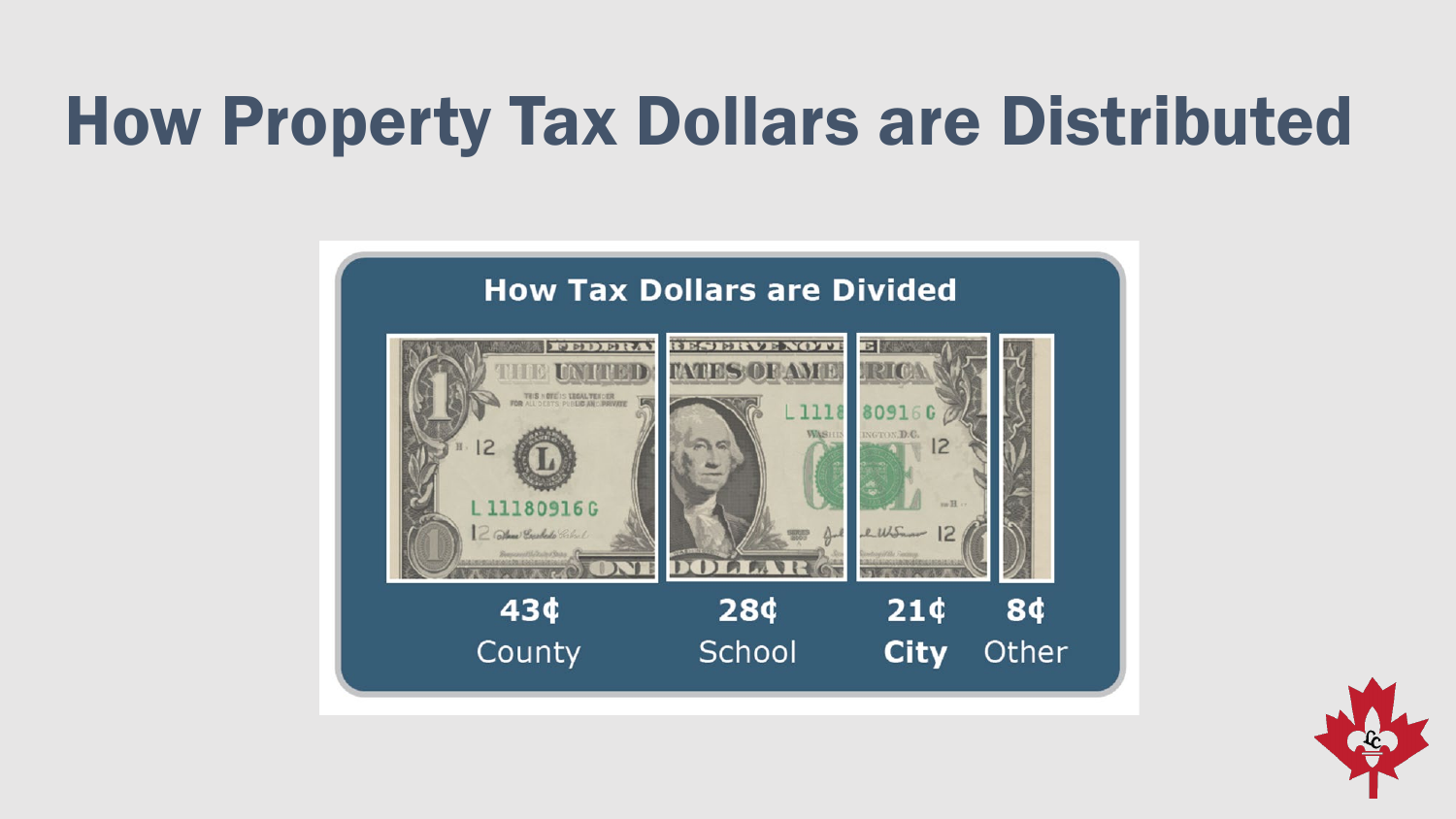# 2022 City Property Tax Levy

| <b>Fund</b>               |                            |                    |                    |
|---------------------------|----------------------------|--------------------|--------------------|
|                           | <b>2021 Certified Levy</b> | 2022 Option 1 Levy | 2022 Option 2 Levy |
| <b>General Fund</b>       | \$3,300,130                | \$3,479,210        | \$3,461,280        |
| <b>Fire Equipment</b>     | 160,000                    | 160,000            | 160,000            |
| Infrastructure Fund       | 122,200                    | 122,200            | 122,200            |
| <b>Total</b>              | \$3,582,330                | \$3,761,410        | \$3,743,480        |
| <b>Increase from 2021</b> |                            | \$179,080 or 5%    | $$161,150$ or 4.5% |

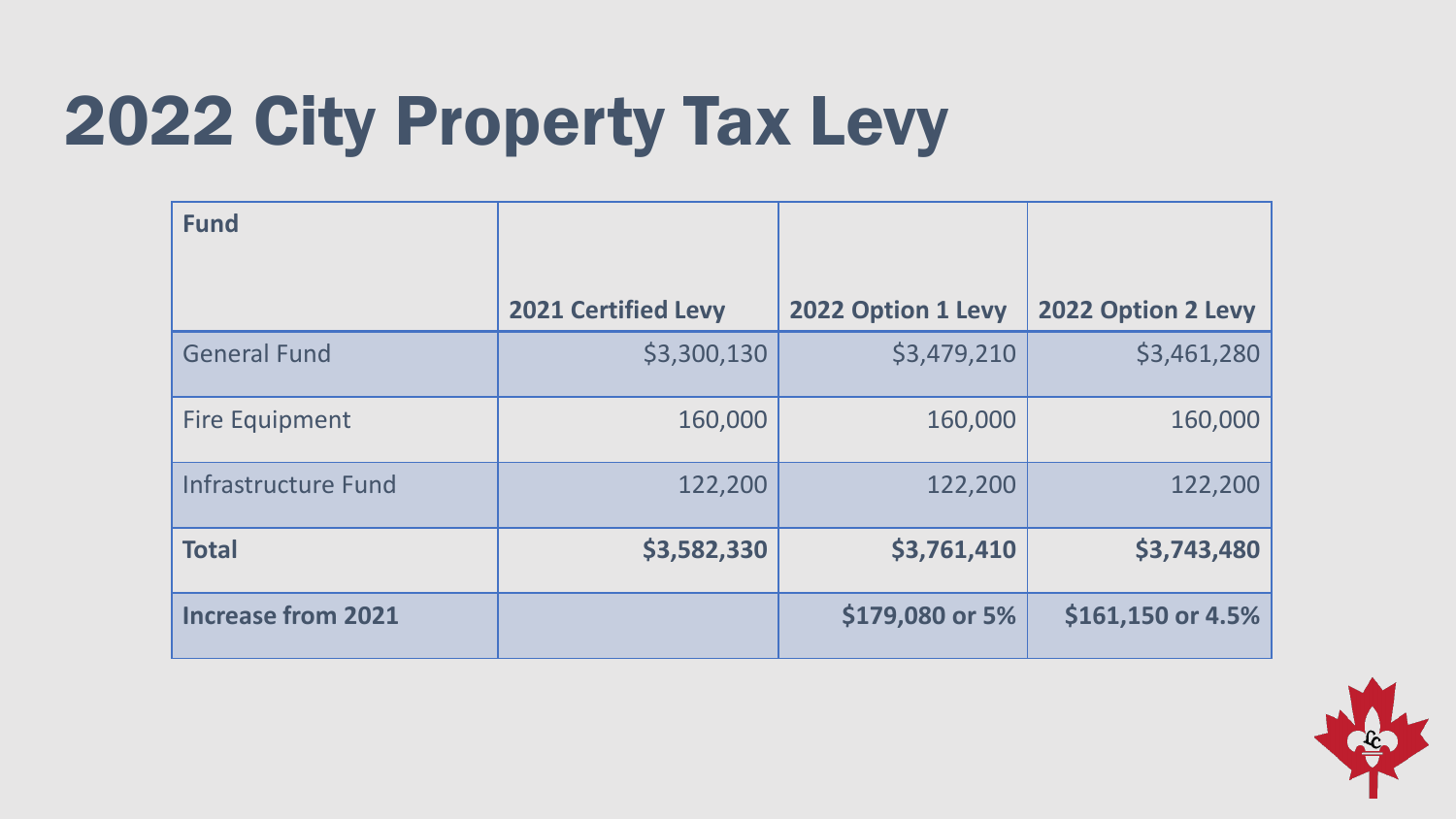### Largest Property Tax Levy Changes

Salary And Health Insurance \$51,250 (1.55%)

Possible Market Salary Adjustments \$36,000 (1.09%)

Police Services Contract \$24,273 (.74%)

Public Works Reallocation \$16,600 (.50%)

Fire Services Contract \$16,310 (.49%) (2-year average .25% per year)

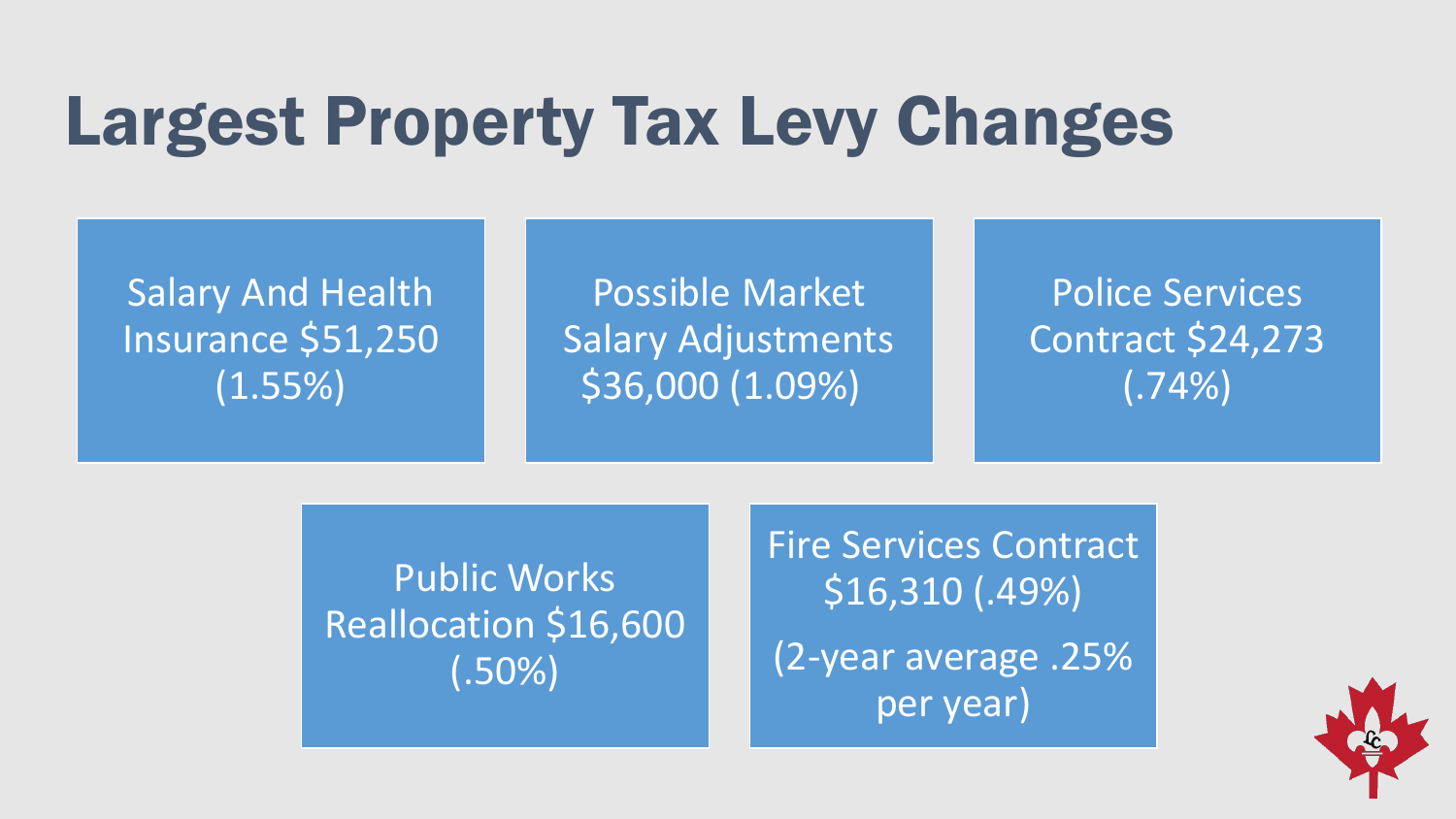### Tax Capacity and Tax Rate

|                        | 2019         | 2020         | 2021         | 2022<br><b>Option 1</b> | 2022<br><b>Option 2</b> | % Change<br>2021 to<br>2022 |
|------------------------|--------------|--------------|--------------|-------------------------|-------------------------|-----------------------------|
| <b>City Gross Levy</b> | \$3,339,258  | \$3,479,283  | \$3,582,330  | \$3,761,410             | 3,743,480               |                             |
| <b>Tax Capacity</b>    | \$11,151,931 | \$11,721,626 | \$12,931,641 | \$12,815,639            | \$12,815,639            | $-.90%$                     |
| <b>City Tax Rate</b>   | 26.131       | 25.773       | 23.983       | 25.559                  | 25.419                  |                             |
| % Change               |              |              |              | 6.57%                   | 5.99%                   |                             |

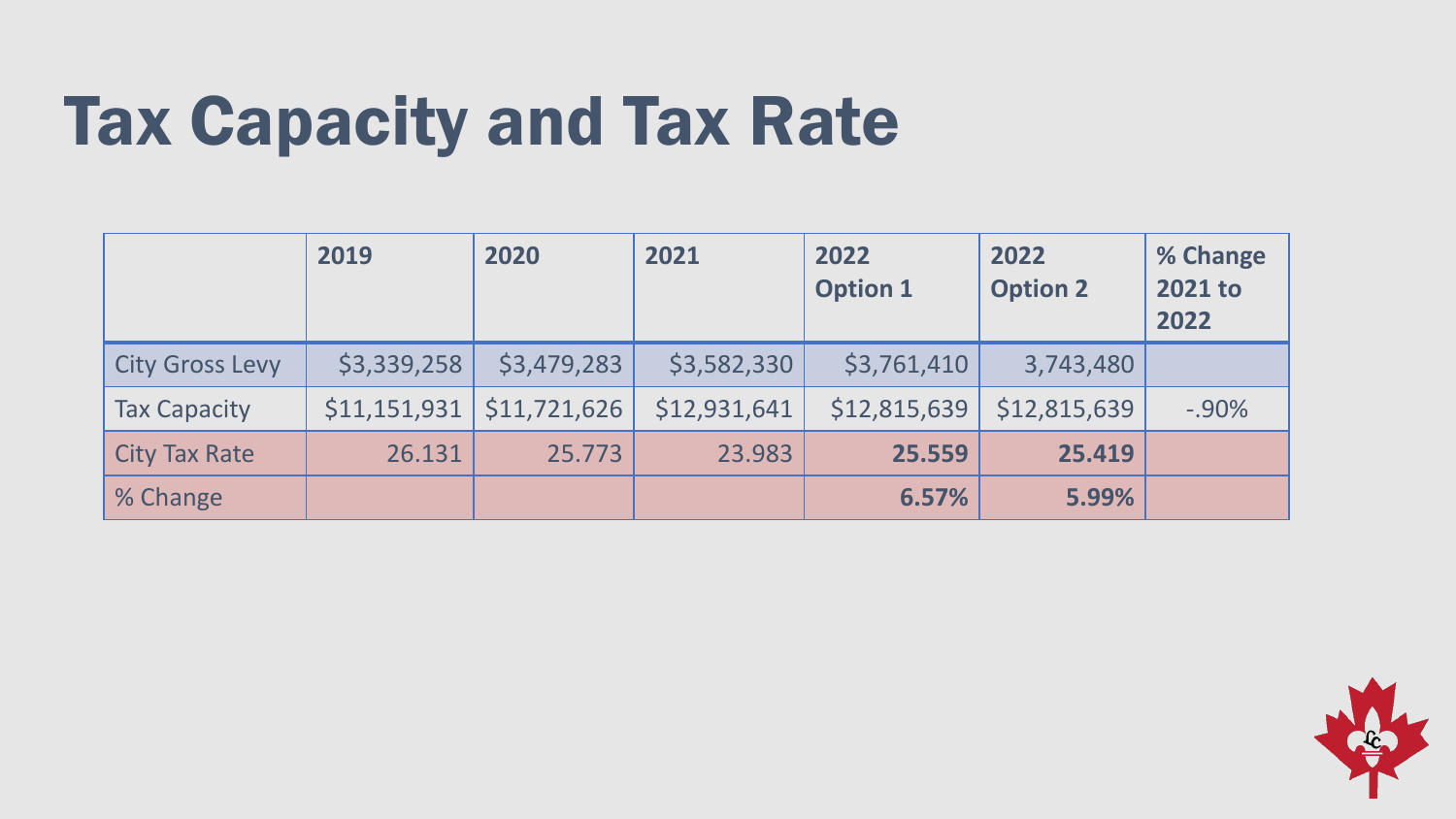# City Tax Rates Based on Preliminary Levy

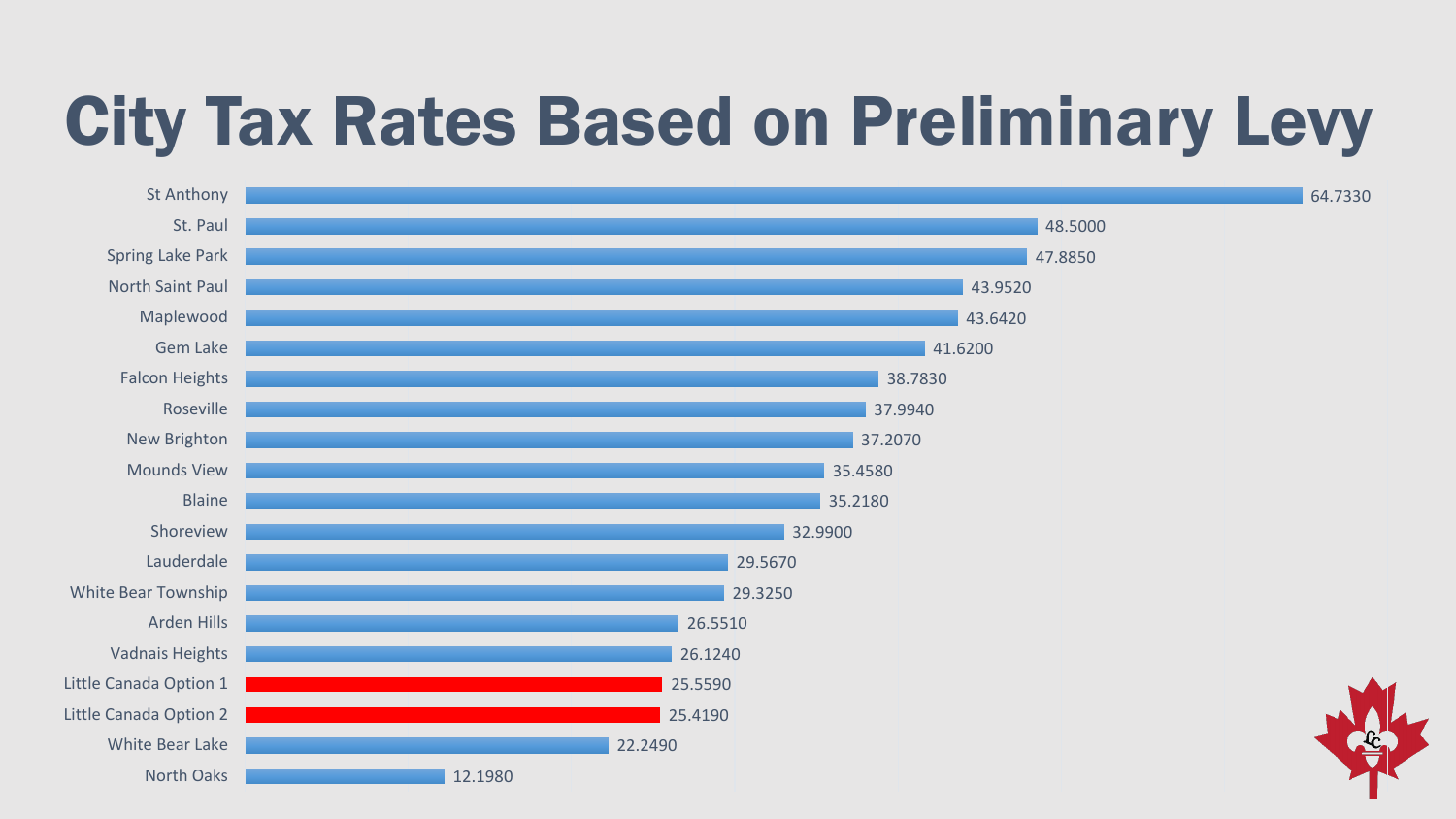#### Estimate Property Tax Impact of Levy

|                 | <b>2021 Certified Levy</b> | <b>2022 Proposed Levy</b> |                      | Sincrease   % Increase |
|-----------------|----------------------------|---------------------------|----------------------|------------------------|
| <b>Tax Levy</b> | \$3,582,330                | \$3,743,480               | $\frac{1}{5161,150}$ | 4.5%                   |

| <b>Market Value</b><br>for Pay 2021 | <b>Market Value</b><br>for pay 2022<br>(3.75%<br>Increase) | <b>Taxable</b><br><b>Market Value</b><br>for Pay 2022 | City Tax $\oint$<br><b>Amount 2021</b> | City Tax $\oint$<br><b>Amount 2022</b> | <b>S</b> Increase | % Increase |
|-------------------------------------|------------------------------------------------------------|-------------------------------------------------------|----------------------------------------|----------------------------------------|-------------------|------------|
| \$200,000                           | \$207,500                                                  | \$188,900                                             | \$434                                  | \$480                                  | \$46              | 10.7%      |
| \$250,000                           | \$259,400                                                  | \$245,500                                             | \$564                                  | \$624                                  | \$60              | 10.6%      |
| \$293,000                           | \$304,000                                                  | \$294,100                                             | \$676                                  | \$747                                  | \$71              | 10.5%      |
| \$325,000                           | \$337,500                                                  | \$330,300                                             | \$760                                  | \$840                                  | \$79              | 10.4%      |
| \$375,000                           | \$389,100                                                  | \$386,900                                             | \$891                                  | \$983                                  | \$92              | 10.3%      |

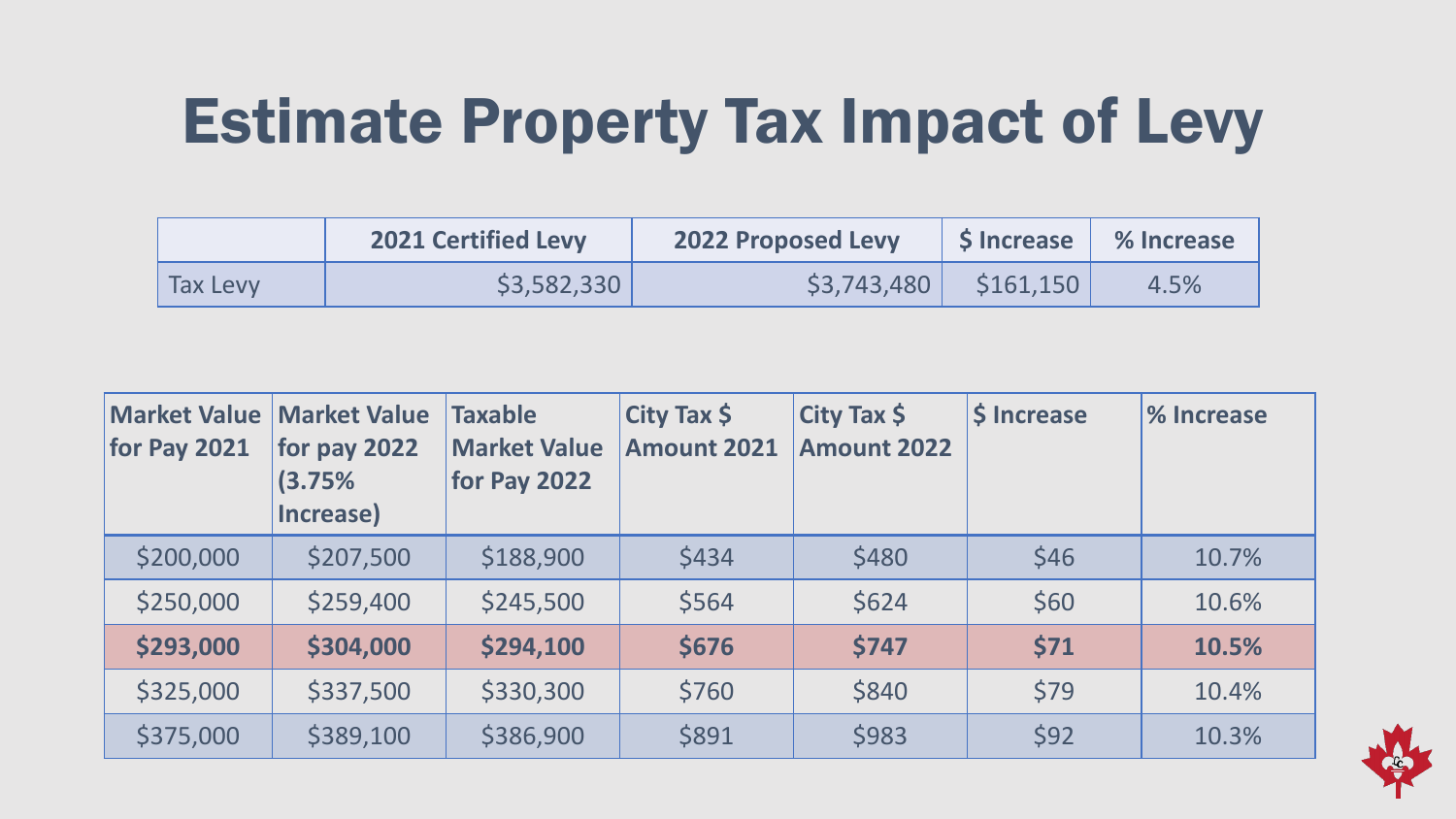#### City Taxes on Median Valued Home

| Gem Lake               | \$352,000, \$1,441.72 |
|------------------------|-----------------------|
| Spring Lake Park       | \$261,900, \$1,188.51 |
| <b>Falcon Heights</b>  | \$309,000, \$1,161.94 |
| New Brighton           | \$315,700, \$1,141.88 |
| Maplewood              | \$268,300, \$1,113.74 |
| Shoreview              | \$341,800, \$1,106.15 |
| Roseville              | \$296,500, \$1,086.25 |
| St. Paul               | \$228,700, \$1,028.20 |
| Arden Hills            | \$384,600, \$1,014.25 |
| North Saint Paul       | \$237,150, \$972.44   |
| <b>Mounds View</b>     | \$270,500, \$913.40   |
| White Bear Township    | \$301,000, \$852.77   |
| Vadnais Heights        | \$322,400, \$820.82   |
| North Oaks             | \$664,050, \$810.01   |
| Little Canada Option 1 | \$304,000, \$751.69   |
| Little Canada Option 2 | \$304,000, \$747.57   |
| Lauderdale             | \$231,550, \$636.13   |
| White Bear Lake        | \$260,300, \$548.44   |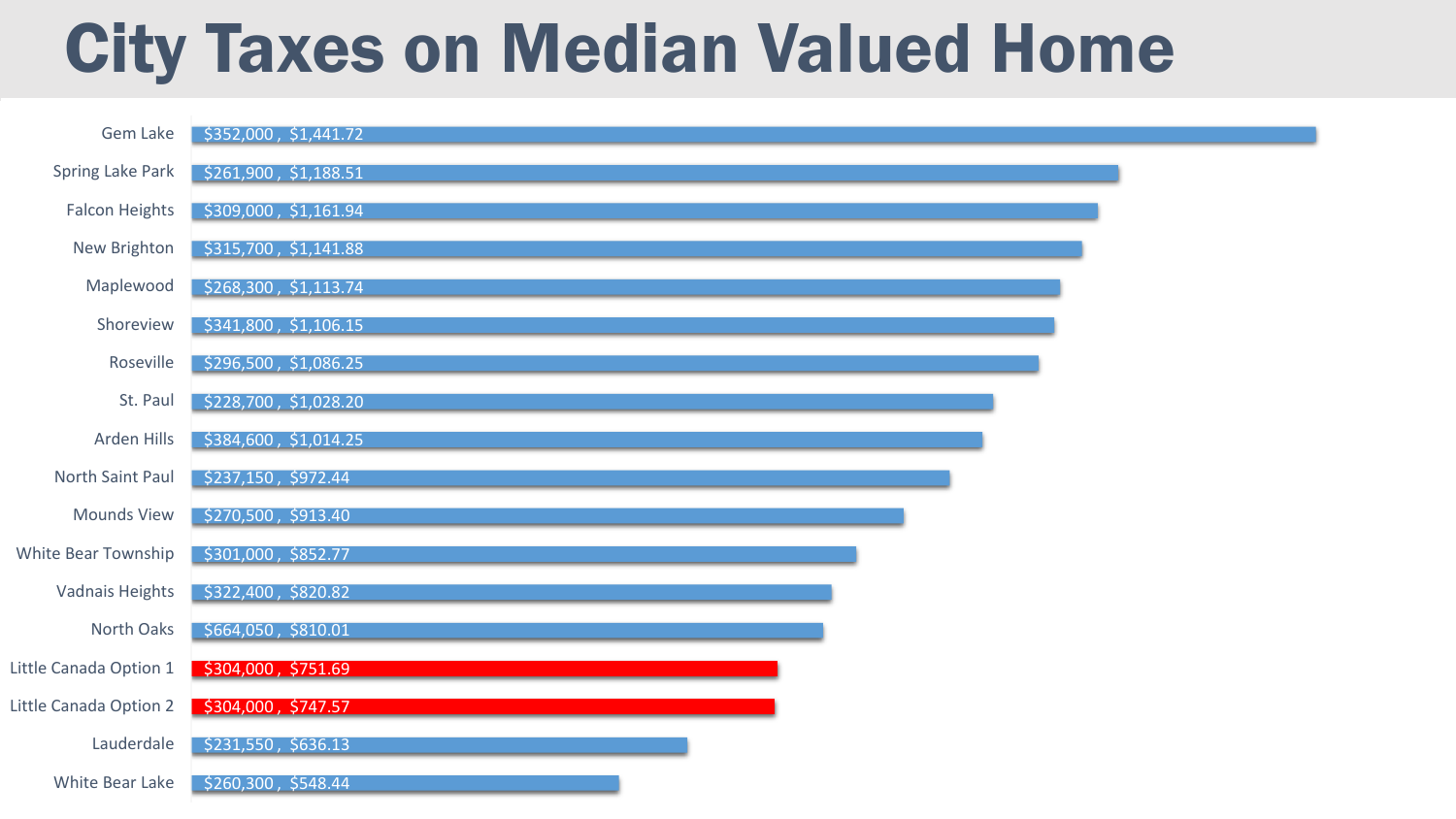## What do City Taxes Fund?

| <b>City Service</b>                            | 2022<br><b>Annual</b><br><b>Amount</b> | 2022<br><b>Monthly</b><br><b>Amount</b> |
|------------------------------------------------|----------------------------------------|-----------------------------------------|
| <b>Police Services</b>                         | \$333                                  | \$27.75                                 |
| <b>Fire Services</b>                           | 118                                    | 9.83                                    |
| Parks, Recreation, and Community Services      | 98                                     | 8.17                                    |
| <b>Public Works</b>                            | 77                                     | 6.42                                    |
| <b>General Government</b>                      | 65                                     | 5.33                                    |
| Capital Infrastructure (Street Reconstruction) | 25                                     | 2.08                                    |
| <b>Community Development</b>                   | 21                                     | 1.75                                    |
| Contingency for Classification & Comp Study    | $\overline{7}$                         | .58                                     |
| Contingency                                    | 3                                      | .25                                     |
| <b>Total</b>                                   | \$747                                  | \$62.16                                 |

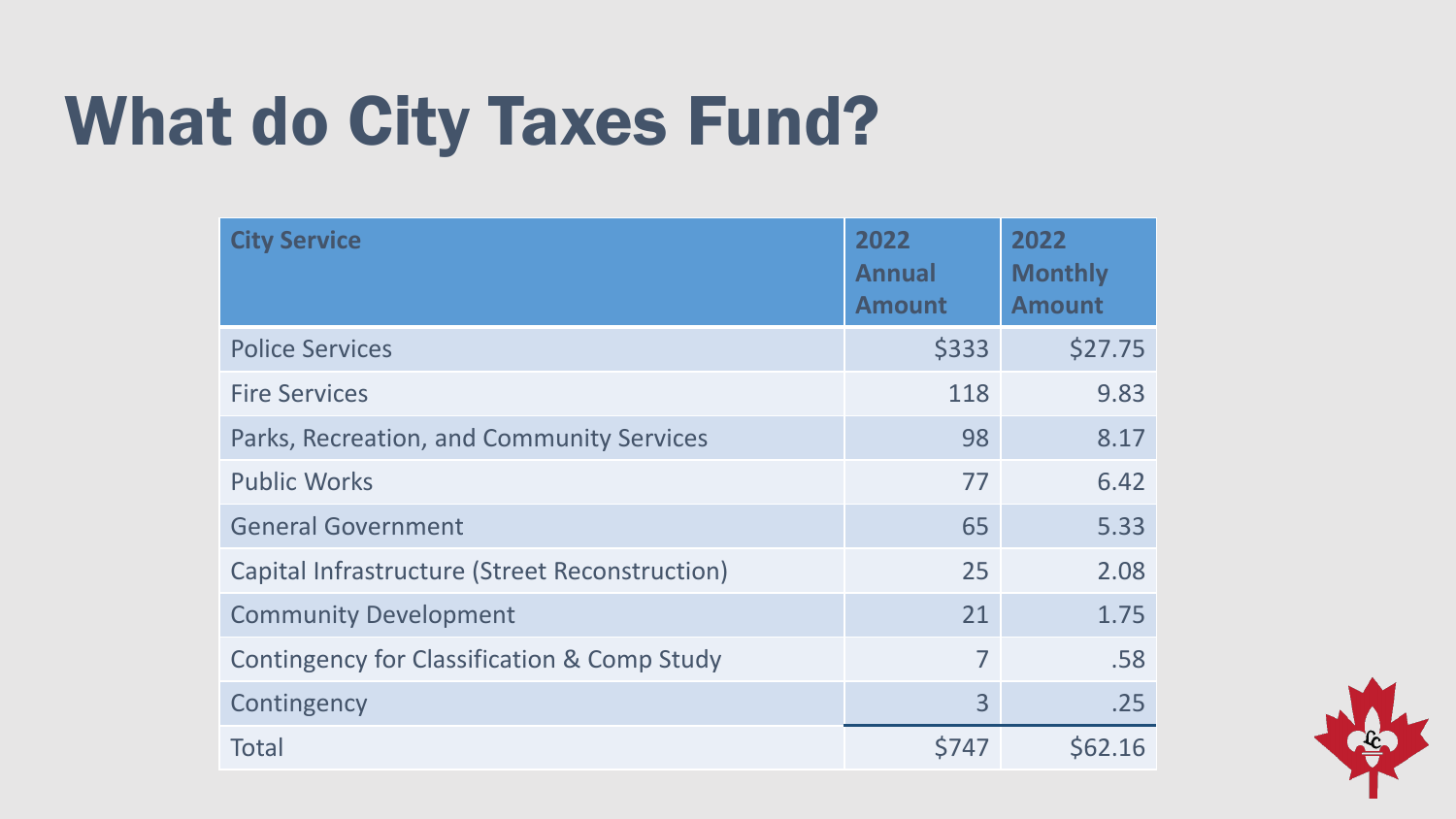### 2022 Proposed Budgets

| <b>Fund</b>                        | <b>Revenues</b> | <b>Expenditures</b> |
|------------------------------------|-----------------|---------------------|
| <b>General Fund</b>                | \$4,383,310     | \$4,383,310         |
| <b>Special Revenue Funds</b>       | 769,020         | 737,760             |
| <b>Debt Service Funds</b>          | 605,785         | 405,250             |
| <b>Capital Project Funds-Other</b> | 1,518,077       | 4,285,635           |
| <b>Capital Project Funds-TIF</b>   | 718,577         | 431,635             |
| <b>Enterprise Funds</b>            | 3,740,860       | 4,224,315           |
| <b>Internal Service Fund</b>       | 293,015         | 297,550             |
| <b>Total All Funds</b>             | \$12,028,642    | \$14,765,455        |

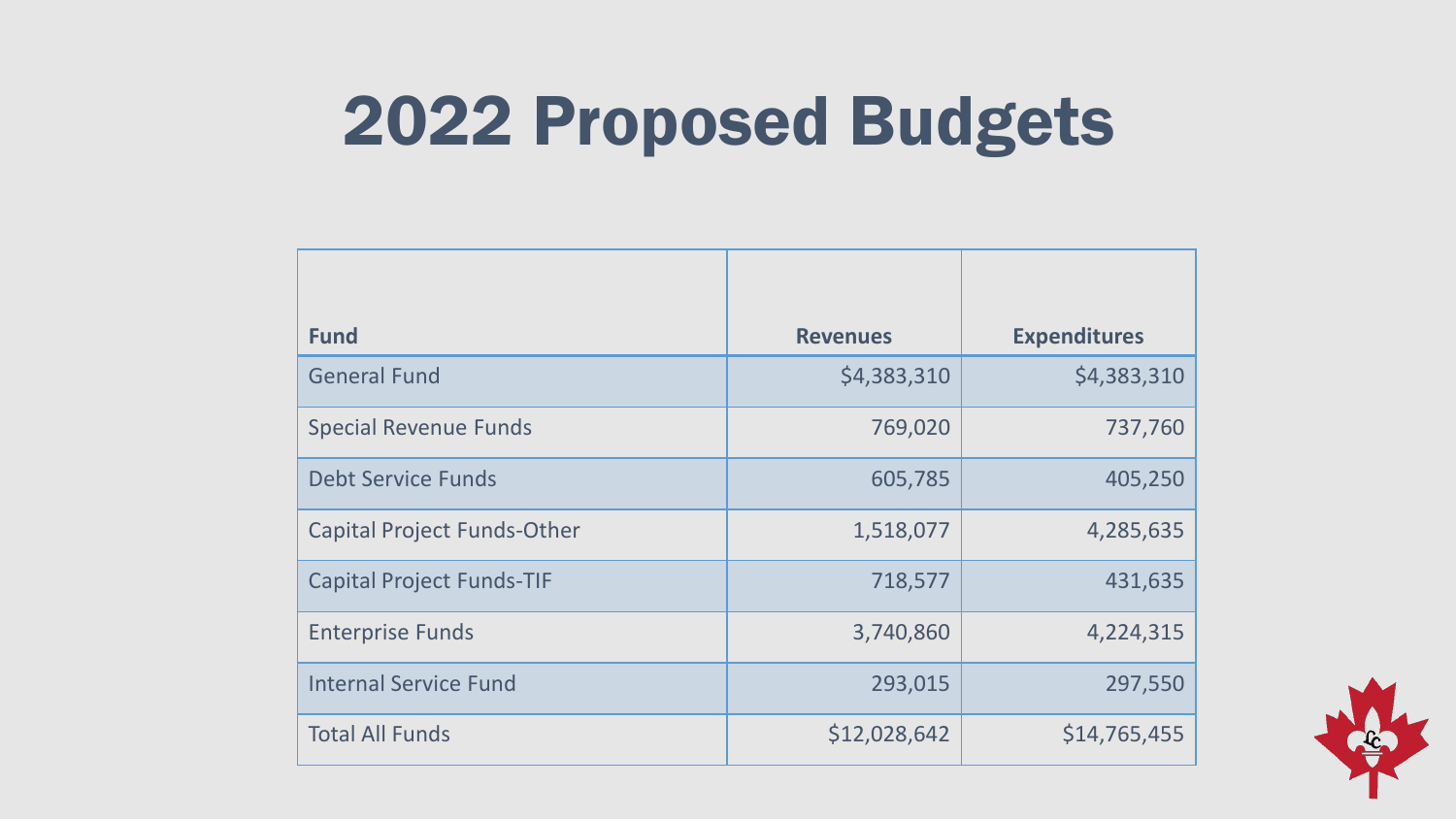#### General Fund Departmental Expenditures

#### Departmental Expenditures as a Percentage of 2022 Budget



#### 2022 Budget Changes from 2021 Budget

| <b>Department</b>                    | 2022 Budget | \$ Change |
|--------------------------------------|-------------|-----------|
| Police                               | \$1,805,055 | \$13,368  |
| Parks & Community<br><b>Services</b> | 561,910     | 22,050    |
| <b>General Government</b>            | 561,985     | 29,525    |
| <b>Public Works</b>                  | 498,915     | 43,925    |
| <b>Fire</b>                          | 482,095     | 16,360    |
| <b>Community Development</b>         | 422,350     | 1,710     |
| Contingency                          | 15,000      | O         |
| Contingency-Comp Study               | 36,000      | 36,000    |
| Total                                | \$4,383,310 | \$162,938 |

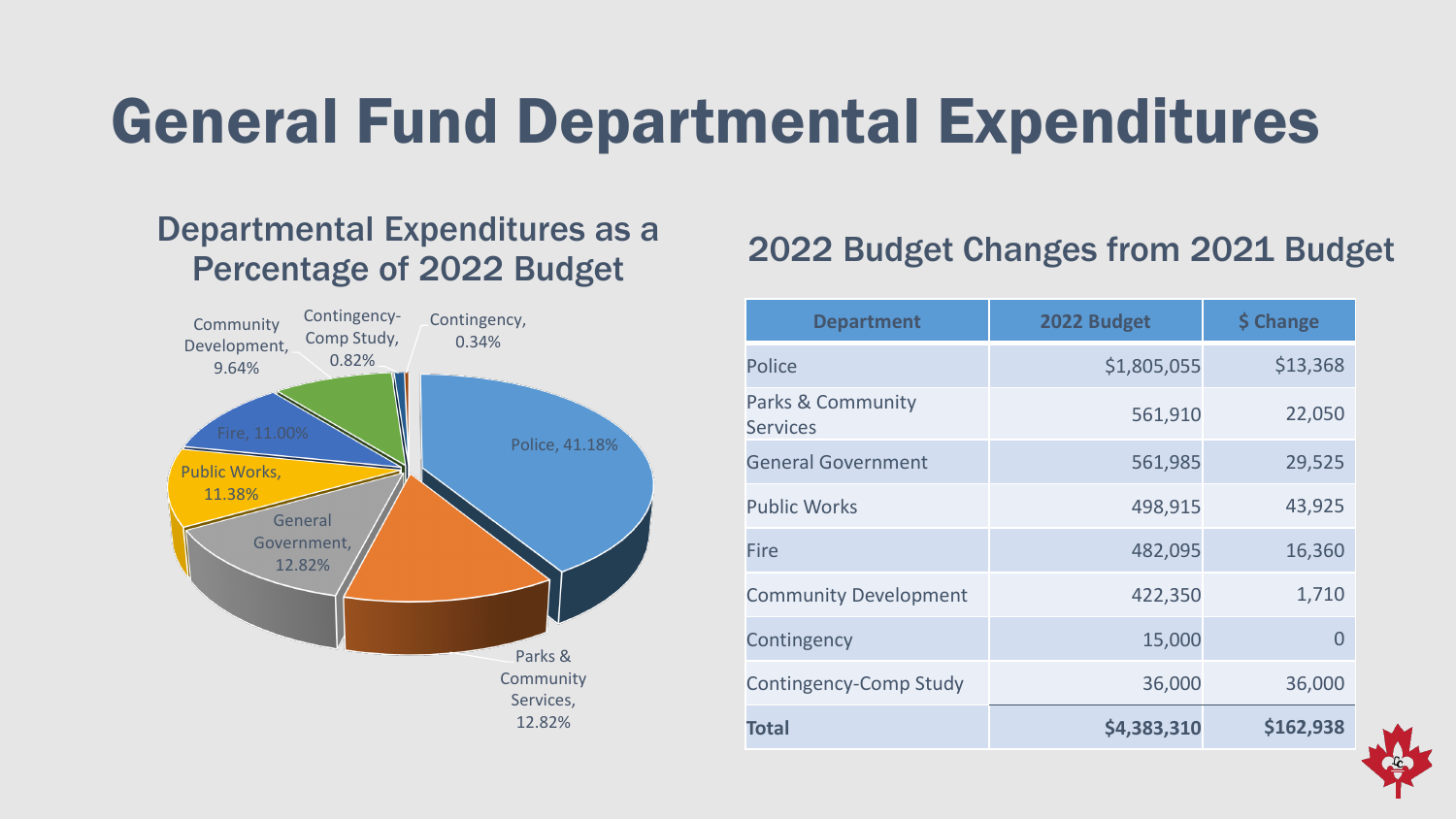#### General Fund Revenues

#### Departmental Expenditures as a Percentage of 2022 Budget



#### 2022 Budget Changes from 2021 Budget

| <b>Category</b>             | 2022 Budget | \$ Change |
|-----------------------------|-------------|-----------|
| <b>Property Taxes</b>       | \$3,374,750 | \$157,123 |
| Licenses & Permit           | 323,155     | 36,300    |
| Intergovernmental           | 287,518     |           |
| Invest Income & Misc.       | 157,167     | (7, 216)  |
| <b>Transfers In</b>         | 106,400     | (12,000)  |
| <b>Charges for Services</b> | 90,320      | 11,231    |
| <b>Fines &amp; Forfeits</b> | 44,000      | 0         |
| Total                       | \$4,383,310 | \$185,438 |

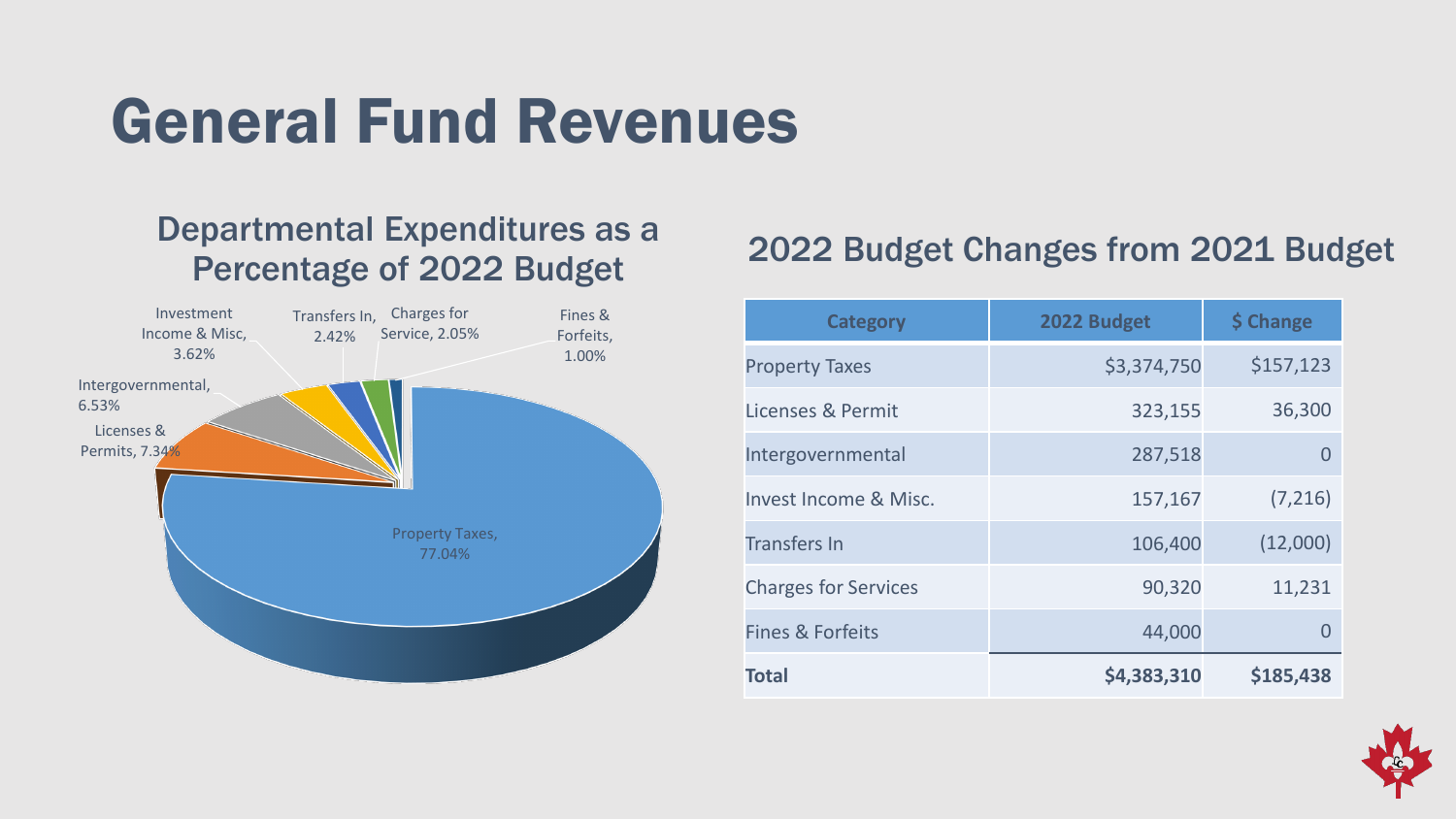# Property Tax Relief

State provides direct property tax relief to taxpayers Homeowner's Homestead Credit Refund ▶ Special Property Tax Refund **Example 1 Property Tax Refund** ▶ Senior Citizens Property Tax Deferral Program Contact MN Department of Revenue

651-296-3781 or [www.revenue.state.mn.us](http://www.revenue.state.mn.us/)